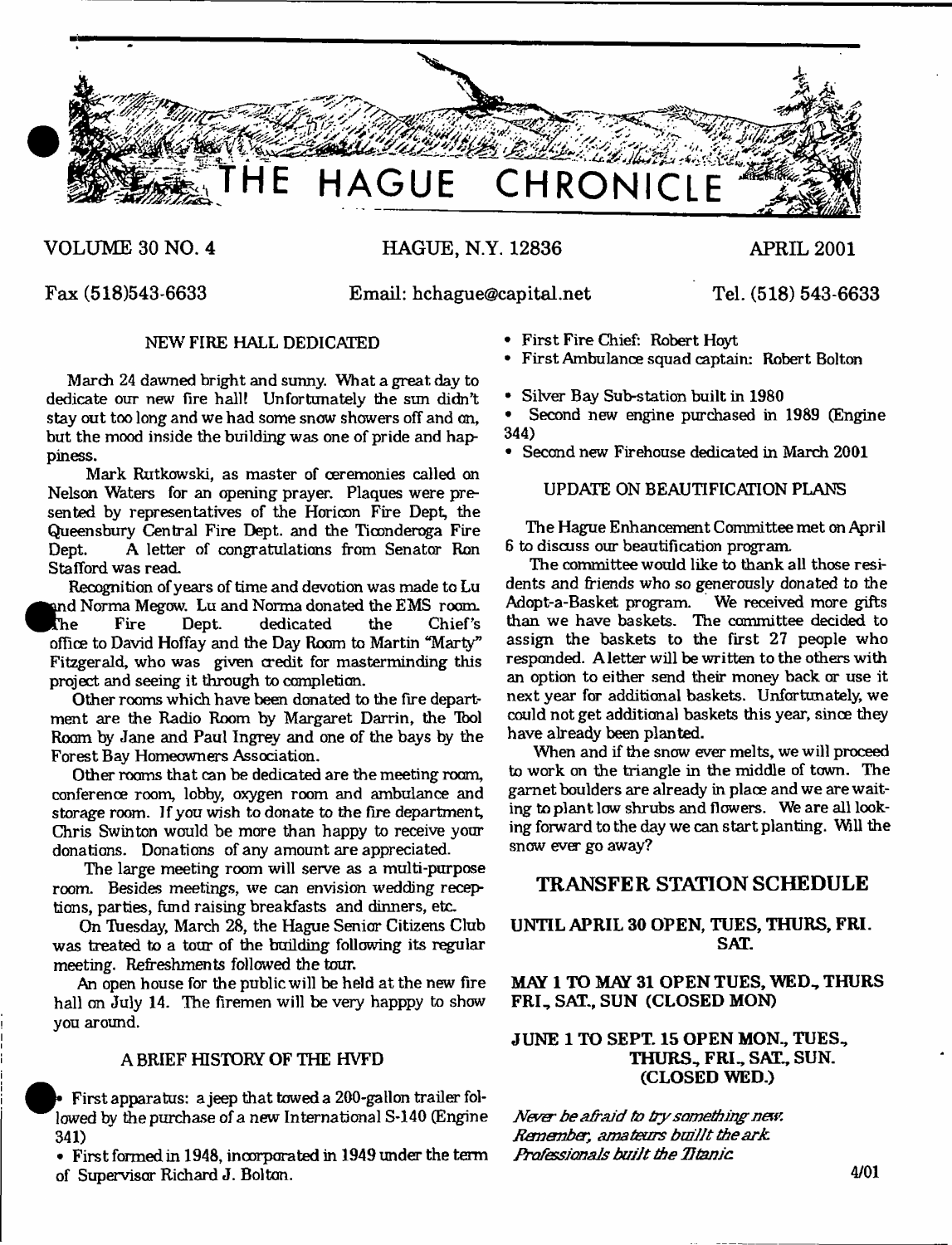- **2**-

The steering committee for the Beste Scholarship Fund is pleased to announce that at its annual meeting on March 14, 2001, the members voted unanimously to increase the full-time student awards from \$250/student to \$300/student, and the part-time student awards from \$125/student to \$150/student, beginning with students graduating from Ticonderoga High School in June 2001. This decision was based on the encouraging growth of the Fund's endowment over the last several years due to the overwhelming community support the Fund has received. The steering committee thanks all those who have faithfully supported the Fund to date and encourage others to join with them in their continued efforts to keep the Beste Scholarship Fund a viable community force into the New Milennium.

The steering committee also thanks the following donors who have sent in contributions since the last Chronicle in memory of Donald "Traveler" Jordon:

Guy and Betsy Graves and family

Patricia Middleton Moore

It's never too late to donate to the Fund. Please send donations to:

Beste Scholarship Fund, c/o Hague Community Center Hague, NY 12836

#### HAGUE HISTORICAL SOCIETY

Members of the Hague Historical Society should he alert for a call to help with a clean-up day at the Hague Heritage Cemetery. We hope that this year we can improve the approach to the cemetery, do the usual cleanup and perhaps repair some tombstones. All help will be deeply appreciated. Workers should bring rakes, and brush cutters .

At its last meeting the society was treated to a showing of Frank Carney's arrow collection, which is extensive. Frank gave a very interesting dissertation on his hobby of collecting arrowheads in this area.

On Friday, May 18 at 7PM the Ticonderoga Historical Society and Hague Historical Society will have a joint meeting at the Hancock House in Ticonderoga. All are invited to attend... ewa

#### HAGUE SENIOR CITIZENS CLUB

The Hague Senior Citizens Club will meet at the Community Center on Tuesday, April 24 at 1:30PM. Cindy Roberts , Warren County Sheriffs Office will be on hand to tell us about the plan to put our 911 numbers on mail boxes. Supervisor Dan Belden is expected to be with us and talk about transportation for Hague seniors.

.. ewa

### WARREN COUNTY COUNCIL LUNCHEON

The Warren County Council of Senior Citizens will be

holding its annual luncheon on Thursday, May 17 at the Ramada Inn at Lake George. At this luncheon, the honorees from both Hamilton and Warren Counties will be honored . This year's honorees are Lois Trumble, W arrensburg and Eleanor Jenks, Chestertown. Do turn out and give these honorees the special attention that they deserve. The price of the meal is \$12.50 which includes tip and tax. Choice of entrees is beef, chicken supreme, broiled fish and vegetarian. Must register by April 26. Call 543-6161 to register and send check for \$12.50 payable to Ethel W. Andrus, P.O.Box 2551, Silver Bsay, NY 12874. (She will see that it reaches the treasurer of the Council).

### TROUT HOUSE VILLAGE SUPPORTS ROTARY CONFERENCE

The Trout House Village Resort of Hague graciously provided a wonderful door prize for the Rotary multi-district conference held in East Syracuse, NY on March 16-18. The multi-district President-Elect Training Seminar (PEIS) Conference is held each year as a first step in formal leadership training for club presidents-elect. The seminar is a fast moving and intertesting experience. Training and information programs for club presidents are planned and organized by Regional District Governors. The seminar's many purposes are to motivate incoming presidents on leadership roles in Club, District and Rotary International (RI) activities and to emphasize the RI theme for the ensuing year. Attendees represented four Rotary Districts from Western, Central and Eastern NY. Included among the attendees was Tom James of Silver Bay, President-elect of the Rotary Club of Northern Lake George for the upcoming Rotary year.

The Rotary theme for the 2000-01 year is "Mankind Is Our Business".

The Trout House Village door prize was a two-night stay at their beautiful resort on Lake George. It was won by Lesley Shimer, President-elect of the Rotary Club of Colonie-Guilderland. The Rotary Club of Northern Lake George appreciates the participation of the Trout House Village Resort and thanks them for their support of the PETS Conference.

#### LAKE GEORGE PARK COMMISSION

The Lake George Park Commission will hold a special public hearing on LAKE GEORGE SONAR DEMONSTRATION PROJECT on April 24 at 10AM at the Holiday Inn, Rt. 9, Lake George, NY. The purpose of the hearing will be to receive and record comments on the Draft Supplemental Environmental Impact Statement (DSEIS). Copies of the DSEIS are available for public review at the Bolton Town Hall, Bolton Public Library, Lake George Public Library, Crandall Public Library and the Commission office. 4/01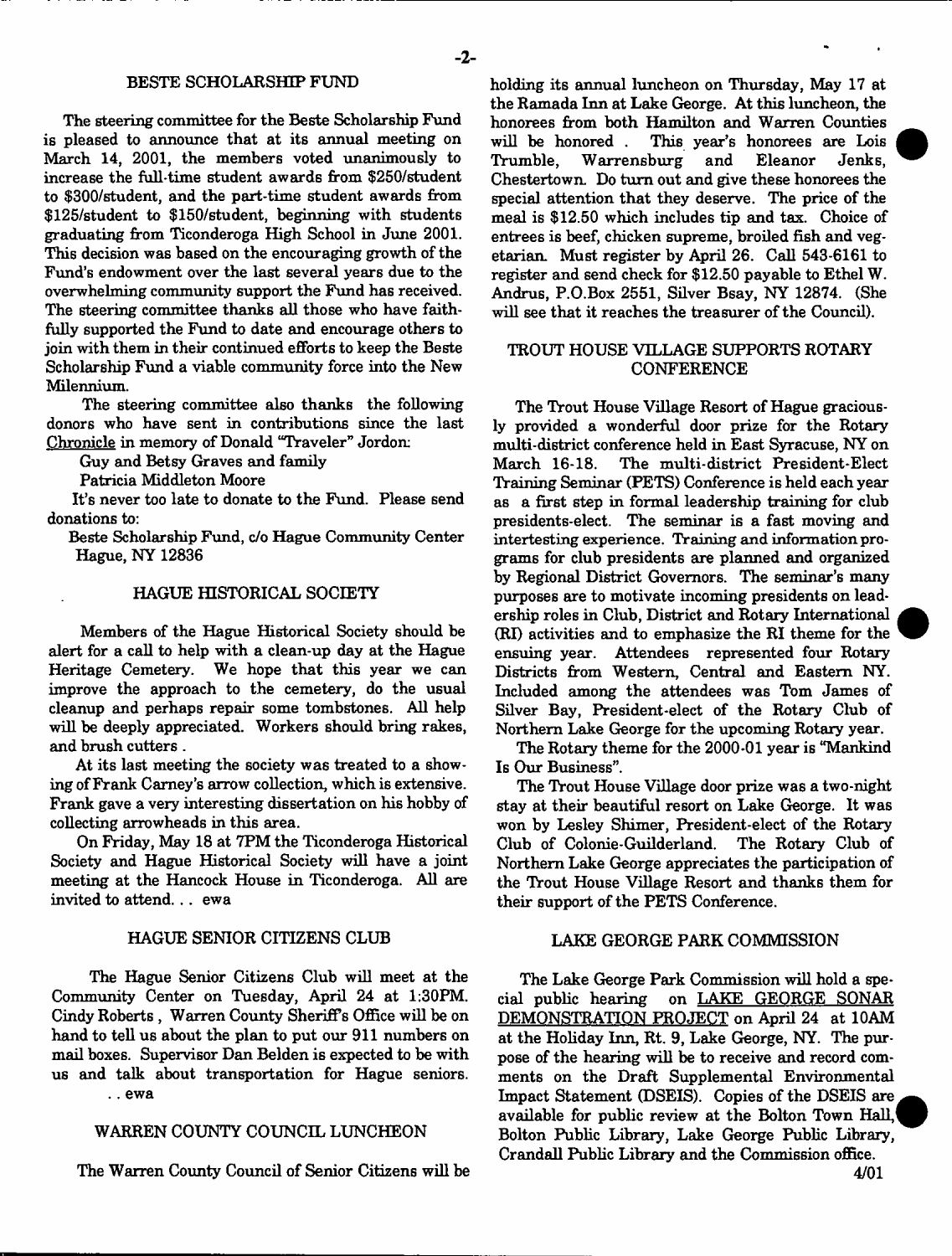There was no Zoning Board meeting during March.

#### PLANNING BOARD - APRIL 5, 2001

Public hearing was held on the Geraldine Frasier,<br>Hollow Road property to reduce the acreage of one to reduce the acreage of one piece and increase another, as a 1.1 acre easement accessed lot for the purpose of providing deeded water from the spring on this lot to the lots of this subdivision. No one spoke for or against this subdivision.

Public hearing held on the Nelson Waters property to subdivide a 3.25 acre parcel off his 64+acre parcel. No one spoke for or against this subdivision

Meeting called to order. Motion to accept Frasier subdivision with the addition of access road to spring. Vote unanimous in favor.

Motion to accept the Waters subdivision. Vote unanimous.

Farinick proposal to use part of the post office building(in the back and upstairs) for a store and the residence (the former Hoyt home) for office space. Approved unanimously in favor.

future. All lines and drains will be going into a filter Brad Whisher addressed the board as to his plans for The View at Indian Kettles. He plans to open a family restaurant. The lakeside will be a wall of glass for a magnificent view of the lake. A new kitchen is planned. A large deck is overlooking the lake. The present septic system is o.k. but a new system is being designed for the system.

Two months ago the Planning Board voted to approve the construction with the exception of an outdoor bar. At this meeting the board unanimously approved the outdoor bar which will be closed at 10PM each night. They feel the ABC board has enough checks and balances to control it.

Mr. Whisher said he plans to have a grand opening of his facilities on May 19. Hours of operation for the restaurant will be 11:30AM to 10:00PM Sunday through Friday and 11:30AM to 2AM on Saturday.

County Engineer Bill Lamy and Clough Harbor representative Steve Gurzler presented an update of the sewer plan for Hague. The present target date for starting the project is now the spring of 2002. There are a lot of things to be done before the Hague sewer gets underway.

#### HAGUE TOWN BOARD - 4/10/01

The meeting began with the observance of a Moment of Silence for Linda Azer.

#### PRIVILEGE OF THE FLOOR

1. Bill Novotny, Battle Hill Road above Jabe's Pond said that he couldn't get to his house for a month because his house was snowed in. He cited a letter dated 1997 he received stating that "Battle Hill Road was going to be maintained on a year-around basis." Mr. Novotny said that before the storms this winter, the road was a solid two-inches of ice and that after the two last snowstorms (in March) the Highway Dept, plowed only a one-lane width. Because a snowmobile trail flanks one side, the road is too narrow for two passing vehicles. Mr. Novotny said he could not get propane delivered, and emphasized adamantly his concern for safety, saying that neither a fire truck nor an ambulance would be able to access Battle Hill Road. He feels strongly that it is the Town's responsibility to have Battle Hill Road kept open at all times and to make improvements.

Supervisor Belden responded saying Battle Hill Road is a Town road. Skip Hourigan questioned whether Battle Hill Road is a "seasonal road", (in which case the Town is not required to plow in off-season. ) Dan Belden asked Blackie Fitzgerald to follow up with Bill Bothe of the Highway Dept, and promised to address this matter and get an answer to Mr. Novotny.

2. Nelson Waters asked whether the Town has ordered signs in time for the summer so that visitors who need to park their boat trailers will be directed to his Boat Trailer Parking lot. (Parking trailers along 9N is now prohibited. The State will provide "No Parking" signs.) Mr. Waters does not want to incur the expense of insuring his property if the signs are not posted in time.

Supervisor Belden said that no action has been taken as yet on buying signs for the Town to direct visitors to various sites. Blackie Fitzgerald has researched and quoted some of the prices. Supervisor Belden will schedule a workshop to present this matter along with other issues, which will be addressed at the next Town Board meeting.

3. Rudy Meola remarked that the lights at the Town Park have been shut off the past two weeks. He wanted to know the "process" i.e. "Who makes the decision about the lights?" Blackie Fitzgerald said the lights were off because during the tiling of the restrooms, workmen turned off the power breaker as a safety precaution.

Rudy Meola also cited, as a matter of information, that he had reviewed the Dec. 15, 1999 minutes of a Ticonderoga School District meeting, and quoted the following motion made by Mr. Frasier & seconded by Mrs. Reale: "to approve the transfer of the remaining two pieces of property in the Town of Hague, parcel 30.1-1 and 31-1-7 currently owned by the Ticonderoga School District to the Town of Hague effective immediately. The Town of Hague accordingly will prepare all legal documents regarding this transfer."

Mr. Meola asked the Board whether the transfer had been made, in light of the fact that this property would help solve the Town's lack of parking space. Supervisor Belden responded that the transfer has not yet been made.

4. Tom James, representing the Hague Historical Society, The Chamber of Commerce, and the Rotary Club, presented a basic outline of the plans in progress for July 7th, and The Return of the Lake George Monster to Hague.

(Cont. on page 4 - Town Board) 4/01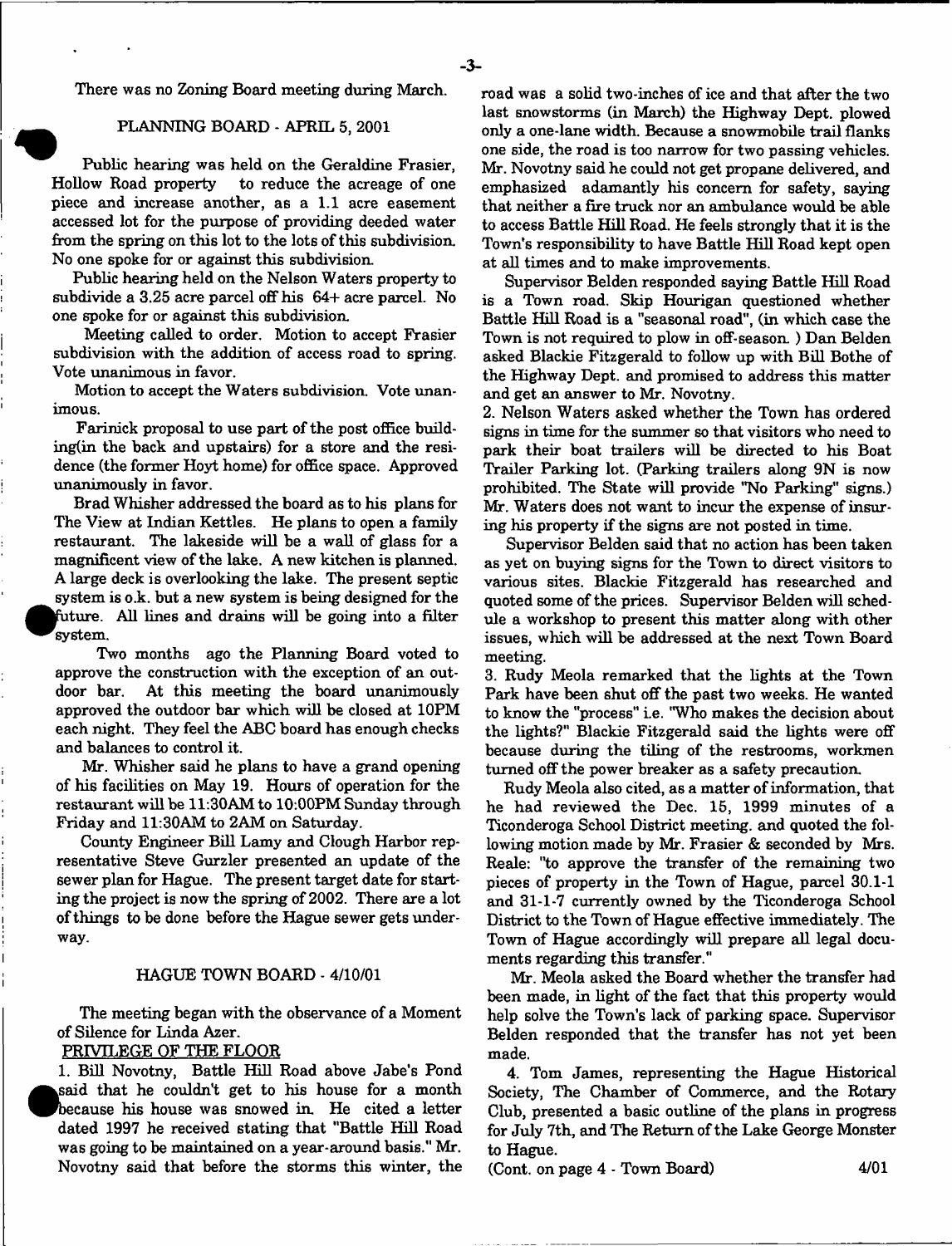### Cont. from p. 3 - Town Board

5. Referring to a letter from Oct. 2000, Sal Santaniello inquired about the disposition of the furniture at the visitor's center. The Board will let him know as soon as decision has been made, whether to keep or remove it.

#### REGULAR COMMITTEE REPORTS

1. Assessor and Justice: (IP International Paper Co.) has combined several lots into one big one. Supervisor Belden will set up a workshop and will contact Mr. McDonald, Hague's town lawyer, in order to come to an agreement on the legal matters. Skip Hourigan hopes for an out of court solution.

2. Buildings and Grounds: Lu Megow commented on some problems with the 12-year old Community Center heating system. There are some problems with the stove and some work needs to be finished. The vents on the roof have proved effective and there are now lights in the attic.

3. Finance: None

4. Fire Dept: Open House on July 14th. Steak Roast on August 4th.

5. Highway Dept.: None

6. Insurance: Supervisor Belden will meet with Skip Hourigan to work on preparing and presenting an insurance plan for the Town of Hague.

7. Personnel: Skip Hourigan would like to schedule a workshop with John McDonald on ethics issues to be attended by the members of the Zoning, Planning, and Town Boards. A job description for the Visitors' Center attendant has been completed. A workshop will be held to finalize the number of summer workers to be hired to make sure the park operates efficiently.

8. Planning, Zoning, and Stormwater Management: Zoning Board meeting canceled until April 26 due to snowstorm. Supervisor Belden discussed the progress and problems. The APA inspected the two small pump stations and found them satisfactory. A small section of the O'Toole property on Dodd Hill Rd. for the main pump station is in process of appraisal.

9. Recreation/Promotion: The Board voted to hire two lifeguards: Karen Stitts and Joey Platts. The Board also voted unanimously to hire three Park Attendants. (Best, Brown, Simmons and Parkis.). Two additional people may be needed to work Saturdays and on holidays.

10. Sewer District #1: The APA inspected the two small pump stations and found them satisfactory. The O'Toole property on Dodd Hill for the main pump station is in process of appraisal. Progress on the project is slower than hoped.

11. Town Park and Beautification: The Board voted to hire a person to care for and water the flowers.

12. Transfer/Recycling Station: Lu Megow reported an income of \$999.25 for March. Expenditures for the year were \$40,161.00 This includes, bum plant fees, C&D (hauling Construction and other Debris), waste management, and disposal of non-processables. Revenues were \$58,350.00 This includes income from sales of garbage bags, C&D, non-processables, waste metal goods, such as refrigerators, sale of metals, yard wastes,

and recyclables. Operating Expenses of Transfer Station: \$23,000. This includes salaries, operation and maintenance and roadbed recovery. Last year, 78 trips to the land fill at \$180.00 for a total of \$14,000.00.

After discussion the Board voted to pay overtime, temporarily, during the 48-hour work-week, until an additional person can be hired. The Board then voted to hire a person to work on Saturdays.

13. Youth: Skip Hourigan made mention of a letter addressed to Rudy Meola about Hague youth participating in the bike program run by the Ticonderoga School

## UNFINISHED BUSINESS

The Town has a proposal for the hook up of the new generator at the Highway Garage for the sum of \$1,729.70. Monies for leasing propane tanks and for overhead and maintenance costs will come out of the Capital Fund.

#### COMMUNICATIONS & PETITIONS

1. Memorandum of Understanding with LGPC: The Board voted to sign an agreement (that will allow the Highway Dept, to make highway repairs without getting approval for every individual job to be performed.

2. Letter re. junk cars: Skip Hourigan and Rudy Meola identified 15 different possible clean-up sites seen via their "windshield" survey. Rudy Meola requested that the Board draft a letter to send to these fifteen property owners requesting their voluntary agreement and/or cooperation. He asks the Board to review the list and add or delete sites. Skip Hourigan cited programs from other towns who have begun clean-ups and believes that Hague needs to do similar work so that we can arrive at an enforceable law as opposed to our present unenforceable ordinance. Supervisor Belden asked for a letter to be mailed to the fifteen residents requesting a reply by May 1st if they want the Town to remove their junk yards/junk cars. The Board will have a workshop with Atty. John McDonald to draft such a letter within the next ten days. Councilman Hourigan read a definition of junk cars: "*Any motor vehicle which has no valid registration or certificate of inspection and has been stripped or partially disman tied so that it is inoperable or immovable and is parked or permitted to stand on any public road or right-of-way for more than 48 hours or on public property for a continuous period in excess of 30 days. The purpose of this definition*, *motor vehicle, shall mean all vehicles propelled or drawn by power other than muscular power originally designed for use on public highways or for recreational or agricul tural activity*."

•3. Letter from Geneva Denno: Mrs. Denno does not want taxpayer monies to come out of the General Fund for the proposed Hague Water District Feasibility Study that would apply to only 29 Hague residents who are members of the Hague Water District Association. One of the" strongest statements Mrs. Denno made regarding her feelings is: *HAGUE TOWN BOARD, stay out of the water selling business.*" (Cont. on page 5 - Town Board) 4/01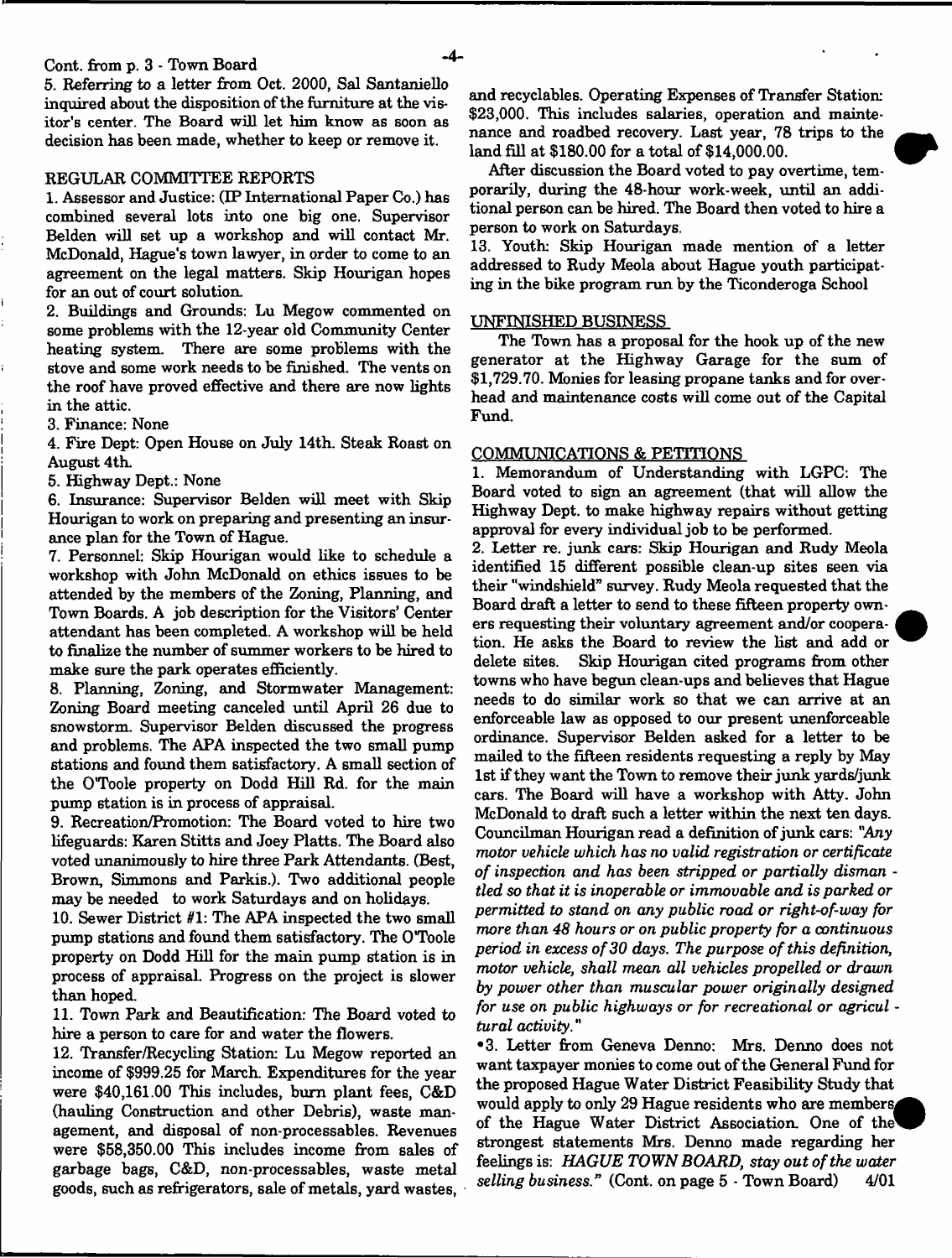(Cont. firom p 4 Town Board)

Mrs. Denno wants The Water District Association members or customers to drill their own water wells or apply for HUD grants to do so. Mrs. Denno also wrote, "I think the Supervisor should refrain from any involvement in this issue as a conflict seeing that he is under contract with maintenance with this Water District." Supervisor Dan Belden rebutted that he does not have a conflict of interest and much of Mrs. Denno's information sent to the Board in her letter "she got from somebody else and a lot of it is not true." Supervisor Belden said, "As a Supervisor Belden said, "As a matter of fact, I did it to help these people because they couldn't find anybody to do it" and because he is one of the few people in Hague who has a license to test water. The Board approved the feasibility study in order to meet a May 15th application deadline, though it hasn't been formalized yet. Letters will be sent to all the residents in that district and they will get a chance to vote whether to have it or not.

4. Memo from Heather Knott to attend Judge School The Board voted for approval.

5. Letter from Dottie Henry: Tabled until the next Town Board Meeting.

6. NYS DEC Notice of Incomplete Application : The application will be completed within the next two days. 7. Letter from J. Caffry re Sabbath Day Point Water Assoc, easements. Several points regarding power lines and potential liability to the Town of Hague must be **A** addressed before granting permission.

## **NEW BUSINESS**

The Board passed budget resolutions: I) To amend the budget by making corrections to the 2001 Budget, and 2) To transfer \$7,000 from General Funds for Phase I of the Feasibility Study. 3) A resolution to amend the Capital Fund Budget by authorizing the Supervisor to spend up to \$20,000 for Capital Improvements at the Transfer Station: i.e. paving slabs, retaining walls, container buildings.

The board passed a resolution to hold a public hearing re the Town Park Ordinance regarding parking at the Town Beach. (Visitors park at the west side and for residents at the east side.) The public hearing is scheduled for May 8, at 6:15 pm.

The county's road paving schedules are in the town office.

## NATURE NEWS by Laura Meade

When you pour maple syrup on pancakes or waffles this spring are you aware of the effort and knowledge required to produce that syrup? A long time ago someone discovered that sap from maple trees could be prepared in such a way as to become a sweet treat. There is no comparison to the delicious taste of true maple **b** syrup!

In addition to that treat, it is satisfying to know that such production can be achieved on your property (if you have maple trees!) with no damage to the environment.

For years members of the Carney family at Sabbath Day Point, have operated a sugar house in a valley at the base of Bloomer Mt. When winter turns to spring, and when nights are cool and days are warm, tapping of the trees begins. That's when the sap rises from the roots through the channels of the trees. One can tap (or bore into) a tree in such a way that sap will drip into a covered bucket, and emptied into a vat or kettle. These days some producers have new-fangled tubes which send the sap all the way to the sugar house. When enough sap is collected, a fire under the boiling pans is kindled, heating the sap to a temperature which transforms the fluid into a thicker syrup.

According to Compton's 1928 Encyclopedia, in those days a great fire was started (and not put out) night or day as long as the season lasted. Someone was busy gathering sap in the buckets and emptying them into a huge iron kettle. Someone was always cutting wood to feed the fire. Besides syrup, some operators prepared sugar cakes in molds similar to muffin trays by boiling the syrup longer and carefully pouring it into molds, where it hardened into a candy-like substance.

Besides the Carneys, others who had sugar houses were Maurice Bevins, Albert Yaw, McCabes, DeLarms, the Hayes family, Butlers, Barnetts, Galushas and Rosses. These days the Silver Bay Association has a sugar house on property where Mark Rutkowski's family lives, on Route 9N. It is used primarily for education purposes, for Nature's Classroom and other organized educational groups.

It takes between 30 to 40 quarts of sap to make one quart of syrup, depending on how much sugar is in the sap.

Hopefully, the long-homed Asian beetles will not discover the sugar maples in the Town of Hague! There is no technique devised (as yet) which will deter those beetles from their decimating life-style.

### WEATHER NOTES by Mary Lou Doulin

Winter is tenacious this year. It likes it here so much it can't seem to leave. Snow cover and colder temperatures rule the days and nights. The milder than normal temperatures of Dec. and Jan. were deceiving. They lulled many into thinking falsely that this would be a slightly easier winter. Then came the ice that lasted for six weeks and when that eased, the area was bombarded with two intense nor'easters which brought "bountiful amounts of snow", first 24" and then 10" more lakeside. West Hague had much, much more.

Today, Easter Sunday, while traveling Rt. 8 west of Hague, it was like traveling back into February. Snowbanks are at least 2' high or more and except for some southern slopes, snow is everywhere. People in Lake George Village are still ice fishing. Sat. Apr. 14  $(Cont. on p. 6 \cdot Weather)$  4/01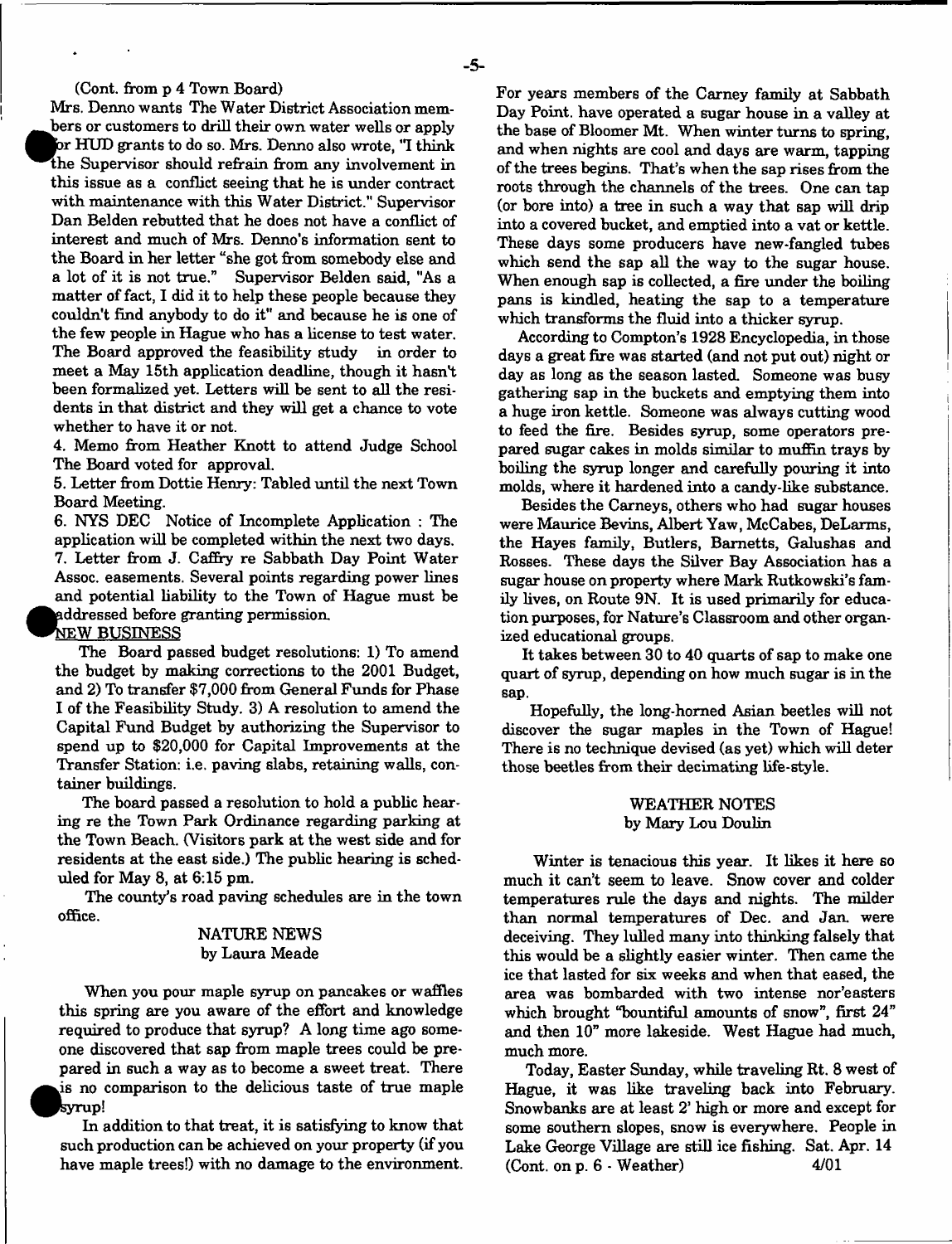#### (Cont. from p. 5 Weather)

in Hague, a large portion of the lake opened and a few fishing boats ventured out, but not too far, as the lake is still ice from Sabbath Day Point, south to the village. North Pond and Brant Lake are still solid. Fortunately the snow melt has been gradual and Hague Brook runs fast and high but there is no flooding as yet.

Another unusual happening has been the early thunder storm activity during the second week of April. On Sunday, April 8, many citizens were wakened at 1:30AM to the loudest and most extraordinary sound of thunder. Buildings shook, some thought it was a bomb or propane explosion. Unbelievably it was thunder. The lightening storms returned on April 12. Easter Sunday was dazzling in its clarity and sunshine, but temperatures remain nippy. Hope you caught the aurora borealis last week. It was another great show!

#### BACKGROUND ON HAGUE WATER WORKS

At a July 3, 2000 meeting members of the Hague Homeowners Water Association (HHWA) were informed by Scott Patchett that their water supply did not meet the Environmental Protection Agency (EPA) and New York State Drinking Water Regulations, according to a letter he had received from the New York Department of Health (NYS DOH)

On August 8, 2000 four members of the HHWA and Dan Belden, the operator of the system, met with the DOH in Glens Falls. At this meeting the HHWA agreed to a timetable of compliance provided by an administrative tribunal. There was a 6 step abatement schedule and deadlines for each step that would result in a \$2,000 fine if not met.

The first step mandated that the HHWA engage a professional engineer. The second step mandated that a feasibility study be done to find the best way to replace the existing water supply. This study was done by the Adirondack Engineering Associates, at a cost of \$4,500 to the HHWA, and submitted to the Glens Falls DOH office.

Adirondack Engineering Associates suggested that the HHWA look for funding from the NY Drinking Water State Revolving Fund which was done by contacting Mr. Robert Swider from the NYS DOH Bureau of Public Water Supply Protection. The HHWA met with Mr. Swider, Adirondack Engineering Associates, Dan Belden and Karen Sklenar from the Glens Falls DOH office. Mr. Swider told the HHWA that the funding, based on a total numerical Intended Use Plan (IUP) score, looks very good for this project. However funding is almost always assured if a town or municipality forms the water district. Private, small entities very seldom, if ever, receive funding from the NYS Revolving Drinking Water Fund.

Based on the information given at the meeting with the NYS, DOH, the HHWA asked Dan Belden, Town Supervisor, his opinion on the town forming a water district. Mr. Belden said there would have to be a meeting of the Town Board to see what the Board's opinion would be.

On March 7, 2001 the Hague Town Board met with members of the HHWA, Adirondack Engineering Associates and representatives of the DOH. After some thoughtful discussion attendees of the meeting agreed upon the following issues:

- The Town will submit a pre-application prior to May 15, 2001. This will enable the town to be listed in the 2002 Revolving Fund but will not obligate the Town to form a water district.
- Conditional upon the approval of citizens who would be within the proposed water district, the town will submit a hardship assistance application to the DOH on or before December 1, 2001.

Also at the March 7 meeting Mr. Belden formed an ad-hoc committee consisting of HHWA and Town Board representatives to look into forming the district in the current geographical area and also perhaps expanding the district along Rt. 8 in the hamlet of Hague.

On March 23,2001 a special meeting was held by the Town Board. At this meeting the board agreed to engage the Adirondack Engineering Associates for the purpose of doing a feasibility study to gather facts to present at an informational meeting regarding forming a water district in the hamlet. Adirondack Engineering Associates is presently working on this study . . . lwk

## CHURCH WOMEN UNITED MAY FRIENDSHIP DAY, May 4, 2001

The courage of two biblical women, Vashti and Esther, are models for action discussed in the worship service for May Friendship Day on the theme "For Such a Time as This: A Call to End Racism." Concerned that racism remains a critical issue in American society nearly 50 years after the civil rights movement began, Christian women and men in the greater Ticonderoga area of Church Women United will gather at 10:30AM Friday, May 4 at the Hague Community Center on Rt. 8.

Following a brief business meeting Mr. Christian L. White, Community Service Director of Castleton State College, VT will speak as part of the service on racism and how it has affected his life. Mr. White, a native of VA. and a graduate of Castleton State College with a degree in Business worked over ten years in the hospitality industry at the Equinox Hotel in Manchester VT before coming back to Castleton College in his present position.

Lunch will be served at the conclusion of the program for \$7.00 and reservations must be made by April 29 to either Ursula at 543-6407 or Donna (evenings) at 585- 6233.

There will be an offering of the Least Coin in which we donate only the least coin we have in our possession at the time. Bring toiletries for abused women for donation to "Safe Homes." 4/01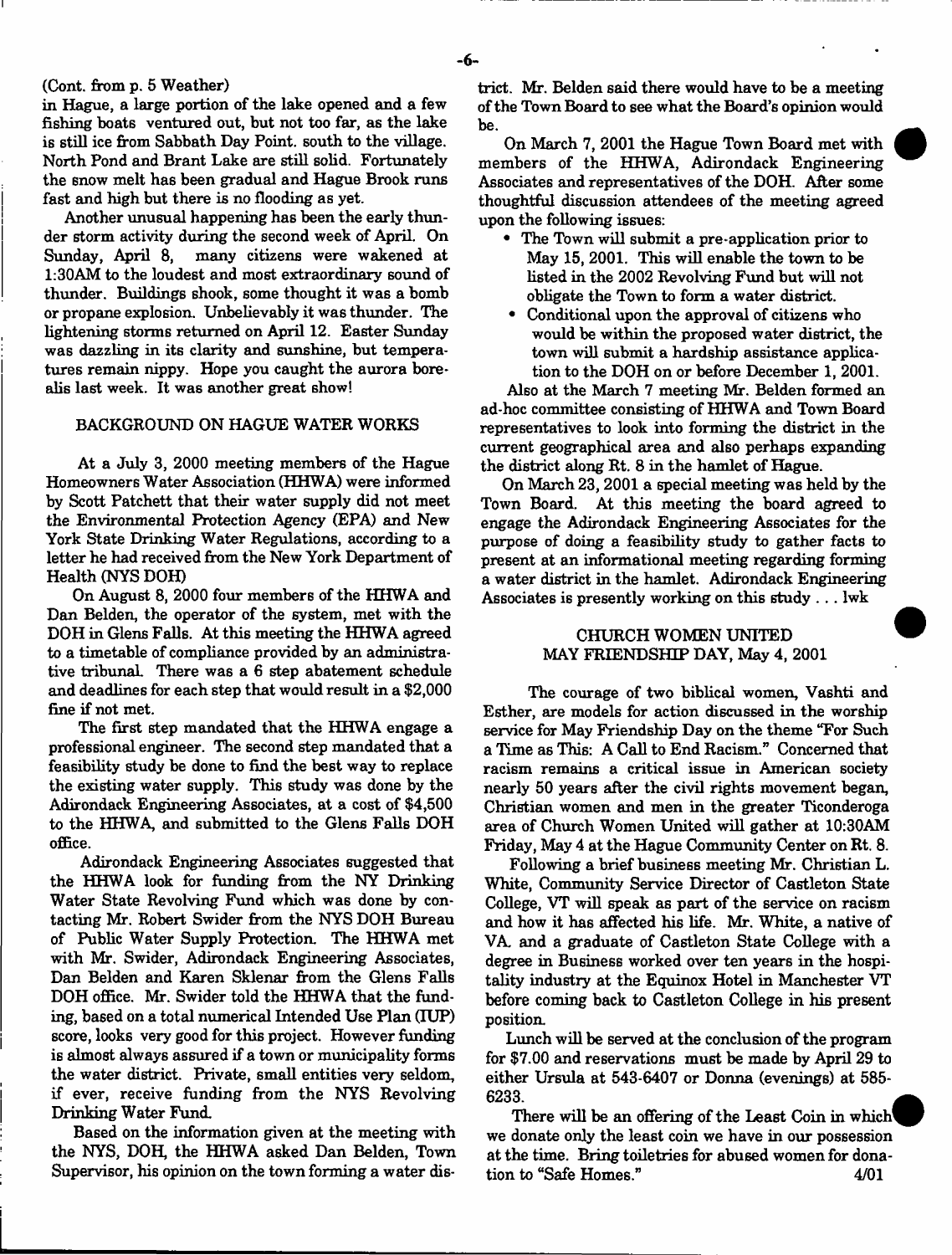# **SOUNDINGS**

**•** BORN: a daughter, Riley Marrin Morris, to Robert and ennifer Morris, Salt Point, NY. Proud grandparents are John and Linda Baker of Overlook Lane, Hague.

MARRIED: Mark Christian Hoffay, son of Janet Hoffay. Hague and Harold Hoffay, Chestertown, and Nancidee Miller daughter of Cherie and Ray Whllaoe, Lexington, NC. in the Helen Hughes Chapel at Silver Bay on March 16, 2001.

DIED: Mary Elizabeth (Keenan) Zwink, 77, daughter of the late William and Florence Keenan, Hague, for many years proprietors of the Hague Market, on February 24, 2001. She is survived by a son, grandson, and several great grandchildren.

DIED: Lillian Whitford Hayes (Peggy) on March 16. She was bam in Silver Bay to Roy and Ella Whitford. She is survived by several children and grandchildren

DIED: Linda W. Azer on March 27 in Key West, FL. Mrs. Azer was employed as an Elementary School music teacher in Tioonderoga for 20 years. She is survived by her husband, Thomas B. Azer, Hague, mother Evelyn G. Wiltsie, Hague, two step-sons and two step-daughters. one brother and four grandchildren.

## THS 4TH MARKING PERIOD HONOR ROLL

The following students from Hague are listed on the Honor Roll of Ticonderoga High School - 4th period.

Grade 12 - 1st Honors: William Bothe, Katie Breitenbach

Second Honors: Tasha Braisted, Dawn McCcy, Josh Plass

Grade 11 - 1st Honors: Lucas Frasier, Heather Hassett, Angela Mascarelli, Joee Plass, Alison Rutkcwski, Theodore Santaniello, TVler Wells

Second Honors: Nicole Belden, Becky Ryder Grade 10 - First Honors - Jessi Frasier

Second Honors: Katie Belden, Kelly Frasier Grade 9 - First Honors - Matthew Frasier, Monica Sitts Second Honors: Michael Michela, Matthew Russell CONGRATULATIONS!!!

## SCHOOL ELECTION AND BUDGET VOTE

Date: Hies., May 15, 2001

Time: 12 Noon - 8 PM

**•** 

Place: Hague Community Center (Warren C. residents) Tioonderoga High School (Essex C. residents)

Qualifications for Voting Tb vote on the proposed bud-

get and for School Board members you must be:

• A citizen of the U.S. • 18 years of age. • Aresident within the district for a period 30 days prior to the vote.

• A resident who has registered or who has voted at any annual meeting or any other municipal election held or conducted during the past four years.

Voter Registration Dav: Hies.. Mav 8. 2001 from 1PM-6PM in locations listed above.

## ART SHOW AND CONCERT

The Ticonderoga Elementary School will hold its annual art show an April 26 from 6-7PM at the school. Art work from the students will be on display for your enjoyment.

At 7PM the Elementary School Music Dept. will present its annual spring concert. Please try to support these kids by your interest in their activities.

## 6TH GRADE SCIENCE FAIR

Sixth graders under the tutelage of Mr. Dedrick held a very successful science fair on April 4 in the school cafeteria. This editor was pleased to be able to attend. Volcanoes, space ships, weather and bunnies were just a few of the many unusual displays. The students were paired and each team gave a fall report on his/her project 1 was fascinated by the creativity these kids used in displaying their projects. Mr. Dedrick has been having a sixth grade science fair for many years. Congratulations to him and his students!

Time again, unexpectedly, for another thank you to my family and friends for their love, prayers, calls, cards, and flowers, during my recent illness. All these good thoughts helped to get me back up to speed. Also, to the caring friends who deliver meals on wheels and our dedicated Hague ambulance crew. Love you all... . Ursula Mantbriand

# O MAD SPRING, ONE WAITS

O mad spring that taught the silent grass To die for winter, spring that taught the sun Its quick commandments, winds of spring that run Before the months of summer, O mad spring That forces icicle and frost to pass, That taught the savage trees to stand and call With a green cry that echoes until fall,

Spring that does not heed the signalling Colors of my desire, O spring, one waits And envies sesons and their certain fates, Drawing pitiless and tiring breath, Watching shadows from the sun of death Darken as its light pales, one still stands Pressed by fear and hunger on both hands. 4/01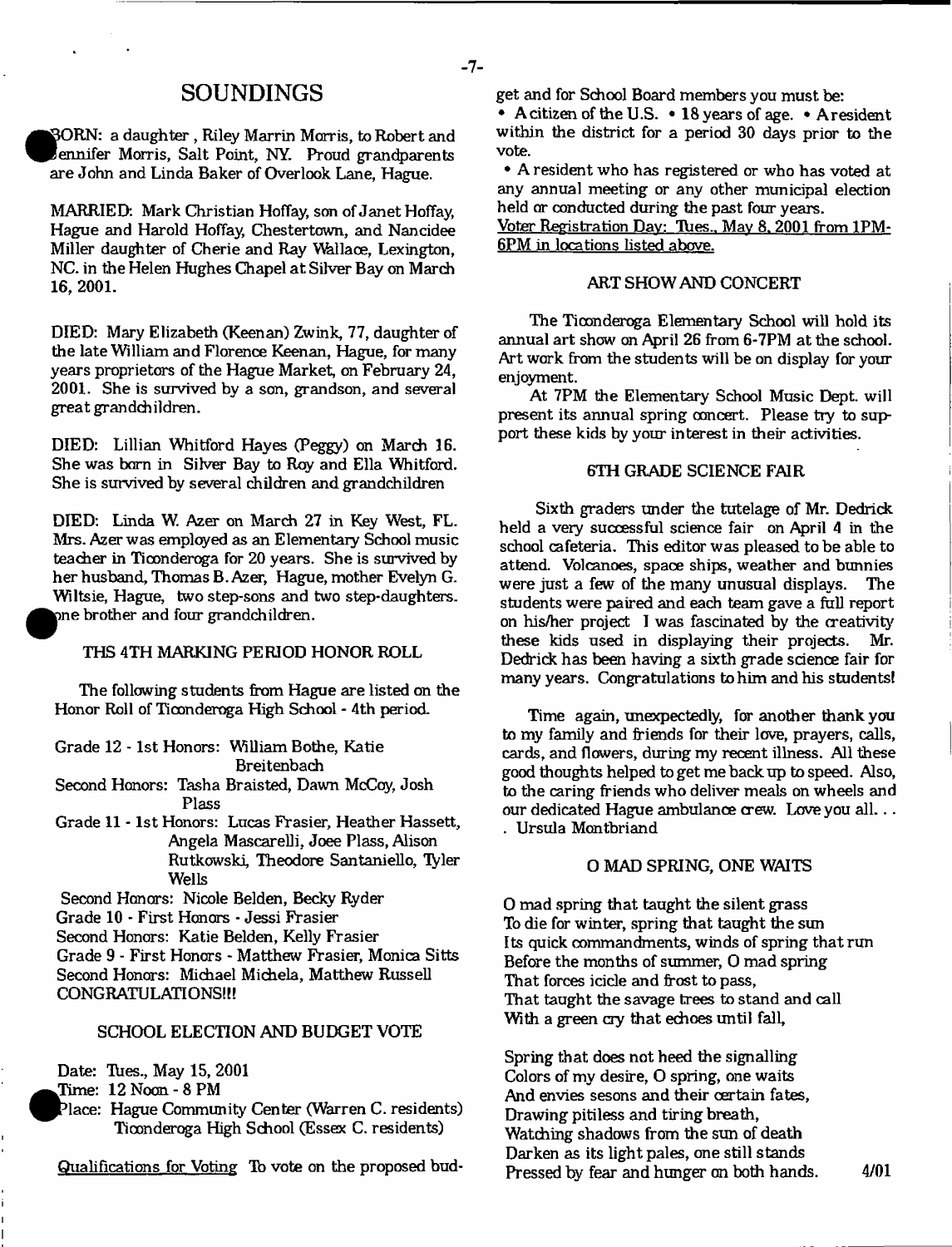## GRAND OPENING - CARTOON MUSEUM

Another season opening for the Hague Cartoon Museum is set for Saturday, May 26, at 2PM at the Museum in Hague.

Signed cartoons by leading cartoonists will be given to attendees, cartoon-type door prizes will be available, new exhibits will be shown, and refreshments will be served. Children of all ages, parents and friends are invited. A small donation is asked of those who attend.

The museum is celebrating its fourth year of operation with this season opening. More than 2,500 visitors have been logged in that period, according to Director Stan Burdick.

Presently the museum, sponsored by the Hague-on-Lake George Chamber of Commerce, contains over 700 original and fine prints of editorial and comic cartoons created by more than 600 talented cartoonists of the world.

Every year museum members are asked to donate \$10 for a museum membership. More members would be appreciated. Money is needed for ongoing building renovations, continued phone service, utility costs (90% electricity) and promotion in a wide area. Be aware of the fact that absolutely NO contributions go for acquisitions to the museum or for the services of Director Stan Burdick, who volunteers all his time to make the museum more effective and popular.

Regular hours at the museum will follow the opening date and continue all summer. Hours are Thursdays from 7-9FM; Friday, Saturday and Sunday, from 2-4PM

#### WHAT'S HAPPENING AT FORT TICONDEROGA

Fort Ticonderoga opens for the 2001 season on May 5. The museum will be open daily from 9AM to 5PM (6PM in July/August) through October 21. Admission is \$10 for adults, \$9 for seniors \$6 for children ages 7-12 and free for children under 7. Members of the Friends of Fort Ticonderoga and residents of Ticonderoga, Putnam, Hague, Crown Point, NY and Orwell and Shoreham, VT are free.

May 5:Opening Day "Benjamin Franklin Returns to Fort Ticonderoga," 11:30AM landing by bateau on Ticonderoga Town Beach on Lake George. 1:30PM Franklin enters the Fort for afternoon festivities. Free with regular admission.

For information call 518-585-2831. Fort Ticonderoga is a private, not-for-profit educational organization open to the public since 1909. Fort Ticonderoga's web site can be found at [www.fort-ticonderoga.org](http://www.fort-ticonderoga.org)

### ROTARY CLUB LISTS WINNERS

Each week the Rotary Club of Northern Lake George draws a name to win \$20.00 for that week. Each person put \$20 in the pot and has a chance to win a weekly prize plus a bigger prize at the end of the 20 weeks. To date the winners have been: 1. MTM Business Form - Valley Stream, NY; 2. Jill Bersol, Pompton Lake, NJ; 3. Joan Belden, Hague; 4. Karen & Doug Laundree, Hague; 5. Denise D. Andrea, Rochelle Park, NJ; 6. Bill Ahern, Ticonderoga; 7. Joe Reynolds, Houston, TX; 8. Carol Brown, Hague; 9. MTM Business, Valley Stream, NY; 10. Mike Johns, Ticonderoga; 11. Valerie DePrey, Rochester, NY; 12. Michael Stipo, Ticonderoga; 13. Sharon Lonergan, Ticonderoga; 14. Mary Blanchard, Ticonderoga; 15. Mary Hunsdon,

#### GENEALOGY CLASS TO BE OFFERED

Ticonderoga; 16. Jerry Crammond, Silver Bay. 17.

There are three more drawings to go.

The Ticonderoga Historical Society will offer a class titled "Doing Genealogy Research Online Productively!" on Monday, April 23 at 20AM - 12Noon and from 7 - 9PM This class will cover what you can expect from online research, genealogy software, where to begin online, networking with other researchers, using mail lists and query boards, doing controlled searches, online genealogy libraries and subscription services, the validity of information online, tips and tricks, and significant genealogy web sites and what they offer. Handouts and supplies are provided with this class. Cost is \$20 (\$16 for THS members.) 4/01

Karla V. Staudt, President of the Ti Historical Society, is teaching the class. She is an experienced professional and personal genealogical and social history researcher. This class if filling up quickly. Maximum number per class is 15. Call Steve Blanchard at 585-7868 or [ths@capital.net](mailto:ths@capital.net) to register.

#### NEW BUSINESS IN TOWN

The Post Office building is one of the oldest buildings in town, built in the 1800's.

When the property came available, Diane Farinick and Carol Pittman thought it would make a perfect antique and gift shop. They have wanted to open a shop for the past two years.

With the help of many people, they have been working daily to gut the building and put it back together. (The post office itself remains the same for the present), They have tried to create a warm and friendly country feeling so that everyone in our hamlet will feel welcome.

Diane and Carol have traveled to many shows, purchasing country gifts they hope you will all enjoy.

Their goal is to be open by Mother's Day weekend. Please stop by to browse and enjoy a cup of cappuccino with them. Parking is available behind the building. . . . cp

*It's frustrating when you know all the answers, but nobody bothers to ask you the questions.* 4/01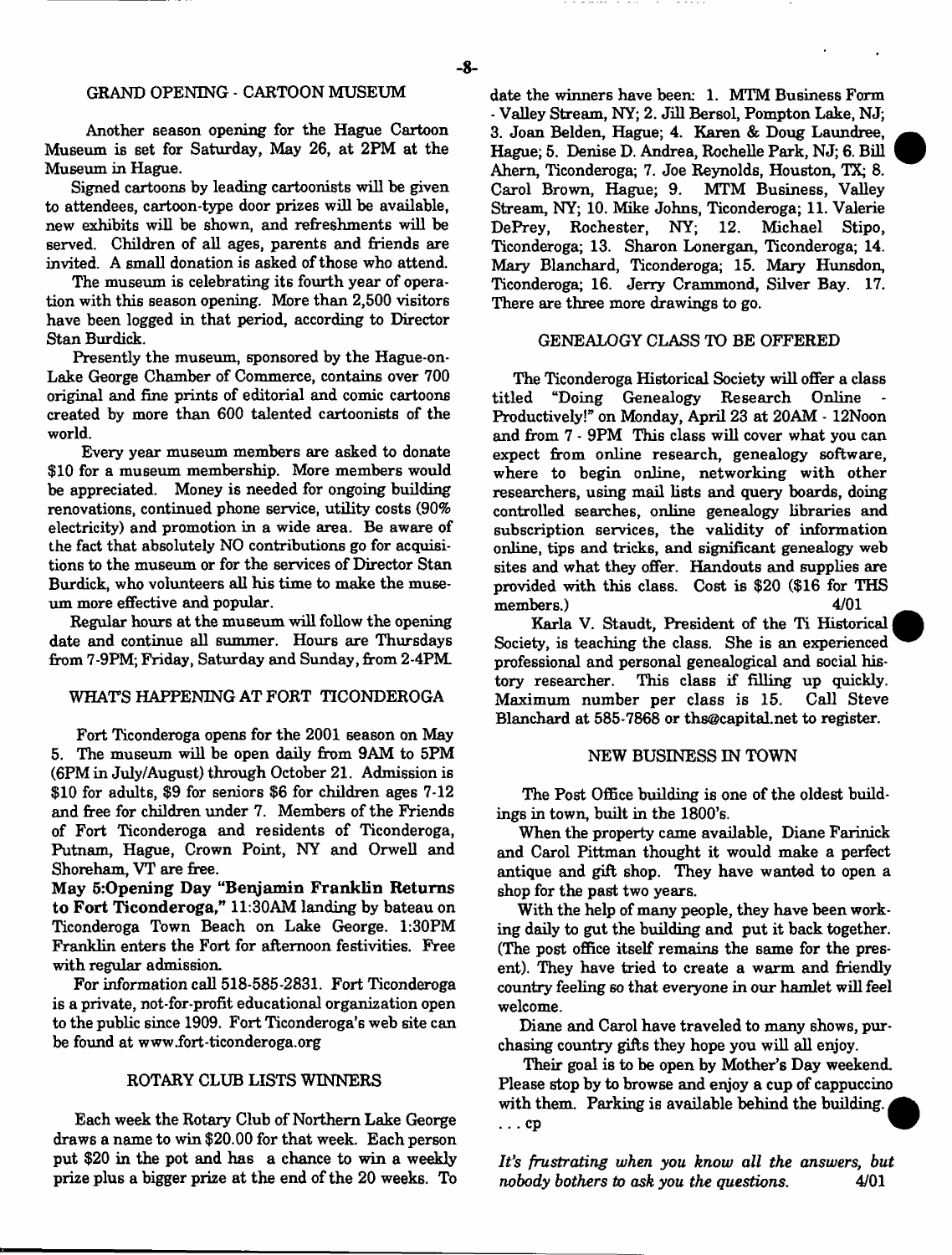## FYI

• On May 20, the 2000-2001 season ends with a pro-<br>
ram entitled "Heroes and Villains." Scheduled for 5PM<br>
in the Glens Falls High School, the crchestra is con-<br>
ducted by Charles Palts On May 20, the 2000-2001 season ends with a pro-|ram entitled "Heroes and Villains." Scheduled for 5PM ducted by Charles Peltz.

The Champlain Valley Chorale's annual spring concert will be held at the United Methodist Church in Ticonderoga at 4PM on May 20. The chorale will be conducted by Valerie Dixon.

• The Lake George Park Commission will hold its regular meeting on Tues., April 24, 2001 at the Holiday Inn. Rt. 9, Lake George, NY. Scheduled is a special public hearing on Lake George Sonar Demonstration Project Interested parties are invited to attend. For info, call 668-9347

• On May 5 WalMart is sponsoring "Cinco de Mayo", charity event for *Children's Miracle Network* Outside event begins under the tent in parking lot with 11:00AM BBQ. Concert at 3PM by area hand Brahma. Bring your own chairs. For info, call 585-3060

## BOATING AND ALCOHOL A DANGEROUS MIXTURE

The breeze blows gently against your face as you cruise past the sandy shore. The afternoon sun feels comfortably warm as the spray mists your arms. You breathe in deeply and savor the dear air. You smile contentedly. You're captivated by the serenity and tranquility of the ocean experience.

But, then, suddenly you're jolted back to reality  $\cdot$  a roaring, speeding, out-of-control boat is heading directly at you. Faster! Louder! Closer it comes! You wrench the wheel of your boat, hit the throttle, and pull out of collision's path with barely a second to spare.

Regrettably, scenarios similar to the one described are becoming more commonplace on our waterways. The United Safe Boating Institute reports that more than 1,000 people die in boating accidents every year, and about half of the deaths involve alcohol. To help reduce the number of alcohol-related boating accidents, the U.S. Coast Guard recently initiated a comprehensive, nationwide campaign to educate people about the dangers of drinking and boating.

The effects of drinking while operating a boat are even more insidious than drinking while operating an automobile. The Office of Boating Safety reports tht only one-third the amount of alcohol that makes a person legally impaired on the road can make the same per-  $\bullet$ son equally impaired on the water. People become mpaired more quickly at sea because of a phenomenon called "boaters' hypnosis" - a kind of fatigue that is induced by the marine environment. The motion, vibration, engine noise, and the elements of sun, heat, wind,

and glare all take a toll on a person's judgment and contribute to this hypnosis. After three or more hours on the water, even a sober boater's reflexes can deteriorate. Add alcohol consumption and the situation can quickly turn dangerous.

Because it weakens judgment, diminishes peripheral vision, and lessens a person's ability to process information, alcohol can increase a boater's chances of falling overboard. It can also cause some boaters to attempt daring maneuvers that they wouldn't attempt while sober.

And boaters under the influence often develop "tunnel vision," which narrows their overall view of the water and decreases their ability to make decisions.

The Office of Boating Safety offers the following safety tips to help prevent alcohol-related boating accidents:

• Instead of alcohol, take along nonalcoholic drinks like water, soda, iced tea, or lemonade.

• Bring plenty of food.

• Plan to limit your trip to the number of hours you can spend on the water without becoming tired.

• If you dock somewhere far lunch or dinner and consume alcohol, wait a reasonable time before heading back home.

• If necessary, be sure to have a non-drinking designated driver as the boat operator.

• Keeping alcohol off the boat is the safest way to go intoxicated passengers can fall overboard, too.

Drinking and boating can be as deadly as drinking and driving. So, use your boat safely this summer, be watchful of other boaters and leave the alcohol on the dock.. . . Arnica Today, Summer 2000

## THE ENGLISH LANGUAGE

There is no egg in eggplant, nor ham in hamburger; neither apple or pine in pineapple. And while no one knows what is in a hotdog, you can be pretty sure it isn't canine. English muffins were not invented in England nor French fries in France. Sweetmeats are candies, while sweetbreads, which aren't sweet, are meat.

Why do people ship by truck or car and send cargo by ship? Have noses that run and feet that smell? Park on driveways and drive on parkways? How can a slim chance and a fat chance be the same, while a wise man and a wise guy are opposites? How can the weather be hot as heck one day and cold as heck another?

When a house burns up, it burns down. You fill in a form by filling it out and an alarm clock goes off by going an. You get in and out of a car, yet you get an and off a bus. When the stars are out, they are visible, but when the lights are out, they are invisible.

And why, when I wind up my watch, I start it, but when I wind up this essay, I end it?

Yessireee...that's our own muther tungue.

... Thanks to Stu Harmon  $4/01$